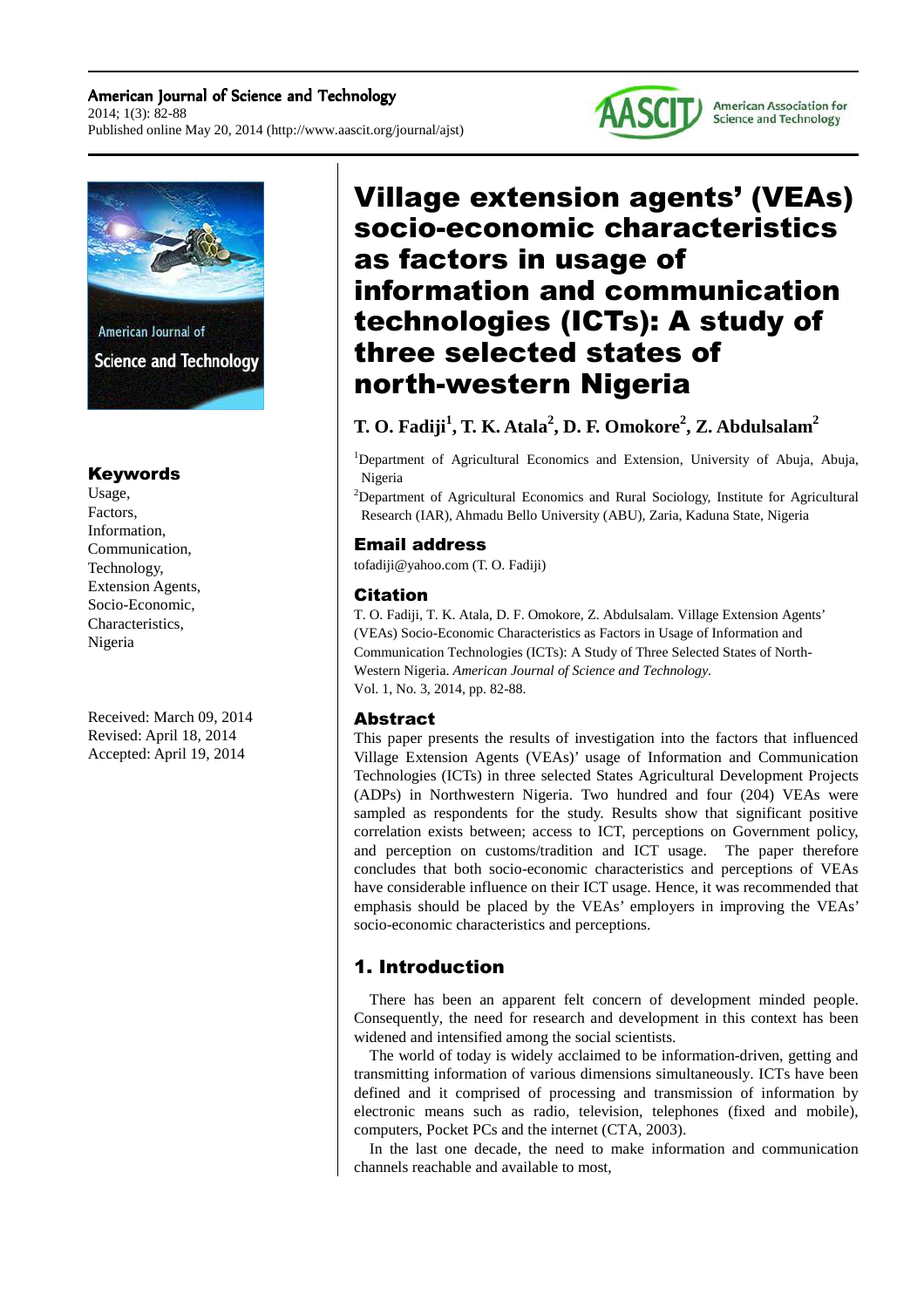if not all the people of the world, has been a focus of change agents.

The agricultural sector of Nigeria is a strong springboard for development if it is given adequate attention. Moreso, the Information and Communication Technology (ICT) has been identified as a veritable channel through which development in agriculture of Nigeria could be realized particularly in information dissemination and literacy drive of the extension agents and farmers.

The World Bank-assisted Agricultural Development Projects (ADPs) was introduced into Nigeria agriculture in 1975 and with it the component of the Training and Visit (T &V) extension system, and by 1985, was widely adopted in many states (Idachaba, 2007). The attendant inefficiency associated with the conventional person-toperson information flow mechanism, particularly in extension message delivery, has brought to fore the possibility of application of ICT as a complimentary tool. Specifically, in the delivery of extension messages by extension agents to farmers where the World Bank Training and Visit  $(T & W)$  approach is used, for example, the case in Nigeria, the problems and prospects of information delivery are a cause for concern.

A number of problems beset development of agricultural extension service in developing countries. Some of the major notable problems identified by Agbamu (2005) are: inadequacy and instability of funding, poor logistic support for field staff, use of poorly trained personnel, ineffective agricultural Research-Extension Linkages and inefficient/inappropriate agro-technologies for farmers. Others include: disproportionate extension agent to farm family ratio, dilution of extension agents' specific responsibility, lack of clientele participation in programme development, failure of input suppliers to ensure effective and timely distribution to farmers, irregular evaluation of extension programmes and policy, institutional and programme instability of National Agricultural Extension Systems.

Benor and Baxter (1984) have outlined explicitly the responsibilities of extension workers in an organized environment. They classified extension workers' duties into two basic categories; one to farmers and the other to their supervisors. According to them, in a nutshell, an extension worker pay field visit to his contact farmers (CFs), teaches them recommended practices and encourages them to adopt available technologies and proffers solution to their problems.

The rural farmers who should be given adequate attention and support in terms of inputs supply (e.g. fertilizers, seeds, chemicals etc), and indeed information on relevant agricultural technologies are not adequately assisted and informed, thus constituting an uphill task in adopting technologies. Even when informed, they are beset with confusing and late information (Arokoyo, 2003; Arokoyo, 2007 and Adekoya, *et. al*. 2002). Hence, the expected performance level of the rural farmers has not

been realized making the nation's desire to achieve agricultural transformation a mirage. Thus, the nation's goal in providing food security and self-sufficiency has not been attained.

Leeuwis and van den Ban (2004) documented an extensive work on communication for innovation looking at the changing perspectives and the organizational and inter-organizational issues involved. Specific to the media methods, and process management, the work outlined issues related to farm management, pre-defined issues, exploration and training. Their work went further to examine methods related to information provision with discussion on written and computer-based search and access facilities as well as information-needs assessment.

Rogers and Shoemaker (1972) defined communication as "the process by which messages are transferred from a source to a receiver". The authors observed that communication is part of social change process. Contreras (1980) examined the impact of communication on modernity thus generating a thesis that communication has not played as important role in rural development in developing countries because of a series of structural constraints under which it has operated and, of course, will probably continue to operate.

Barraket and Scott (2003) identified, in addition to access, level of information literacy as a paramount factor on ICT. In similar vein, Selwyn (2003) agreed that information literacy is a necessary prerequisite to accessing and using of ICT. It is however pertinent to note that generally, other issues connected with determinants of ICT usage include: cost, time, quality of technology, convenience, safety, availability and facilities.

For instance, Allan *et al.*, (2003) illustrated a framework of factors that play a part in influencing ICT and Security technology adoption among Australian SMEs - based on a framework by Rashid and Al-Qirim (2001):

- (a) Individual Factors: CEO's (Manager's) Innovativeness and CEO's (Manager's) IS/IT/EC/ACT knowledge.
- (b) Organizational Factors: Size, Quality of systems, Information intensity, specialization and Management support.
- (c) Environmental Factors: Competitive pressure, Supplier/buyer pressure, Public policy and Government Role.
- (d) Technological (Innovative) Factors: Relative advantage, Complexity, Compatibility, Cost and Image.

The three specific objectives of the study were to:

- 1. analyse the socio-economic characteristics and perceptions of VEAs on ICT?
- 2. identify the relationship between socioeconomic/institutional /geographical factors and VEAs' usage of ICT
- 3. make recommendations toward facilitating ICT usage by VEAs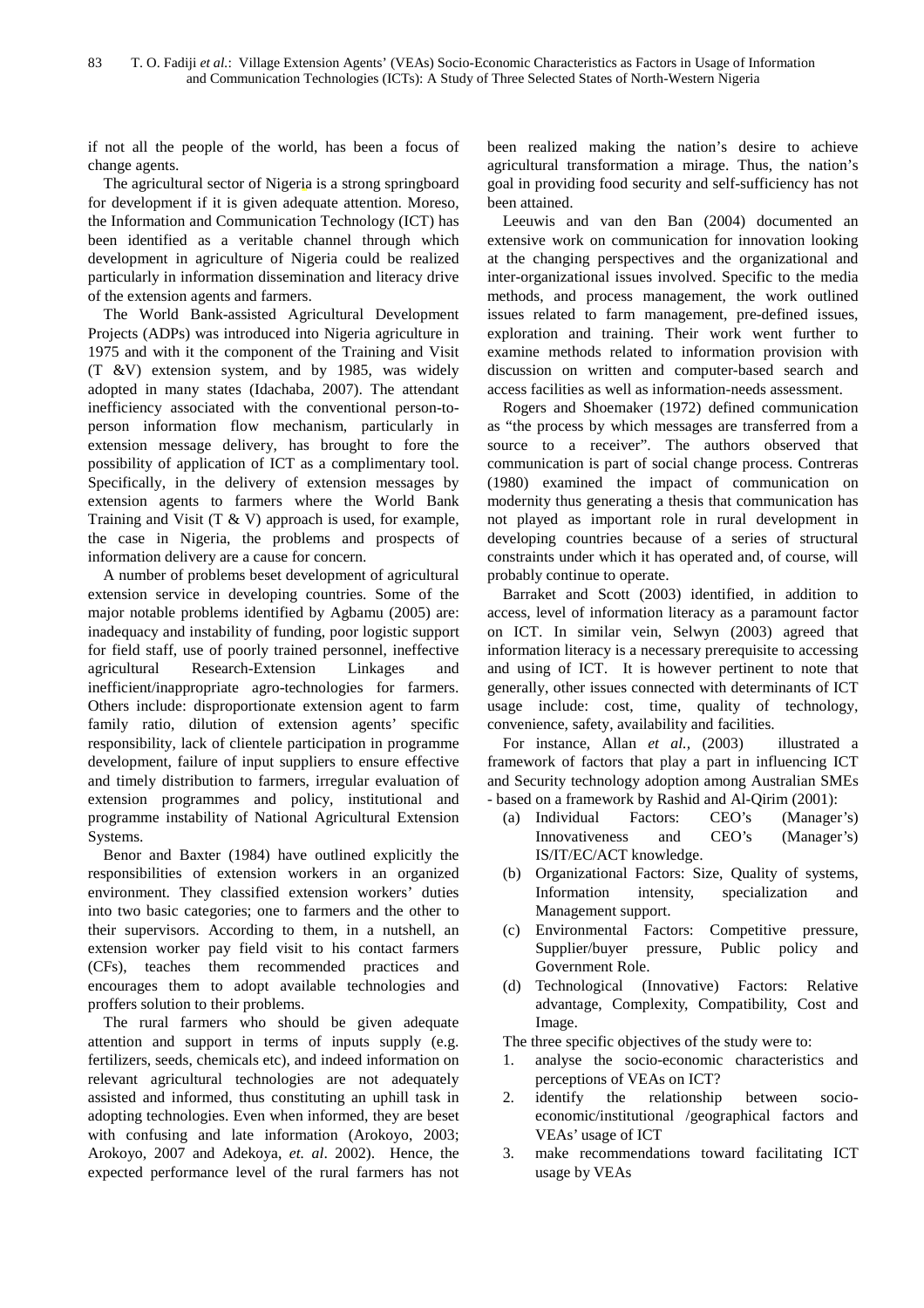#### 2. Methodology

The respondents for this study were the Village Extension Agents (VEAs). Three States ADPs in the North-West Geo-political Zone were purposively chosen for this study namely; Kaduna, Kano and Kebbi States. They were chosen purposively to give a reasonable coverage of the North-West geopolitical zone of Nigeria.

As part of preliminary preparation for the instrument to be used, a questionnaire was prepared and pre-tested with a validity result (r=0.79) of response from selected 32 VEAs. Thereafter, from each of the 3 State ADPs chosen, through simple random sampling technique, 204 VEAs were selected in the following proportions; 48, 81 and 45 from Kaduna, Kano and Kebbi States ADPs respectively. Thus, a total 204 of respondents, which represented 20% of the total number of the VEAs (1,018) in the selected 3 State ADPs, were selected for the study.

A social research, like this, requires a theoretical basis. Incidentally, it is to be noted that extension workers are agents of change and ICT is a tool of change too. The study was premised on social change theory. Development is a word that has been variously defined and understood by people. Rogers and Burdge (1972) stated that:

*"Development is a type of Social Change in which new ideas are introduced into a social system in order to produce higher per-capita incomes and levels of living through more modern production methods and improved social organization. Development corresponds to modernization at the social system level. Thus we speak of the development of a nation and the modernization of an individual."* 

The concept of rural development is not a new issue. In fact, from the "stone age", through the medieval, to the modern time, mankind has been undergoing one type of development or the other. Successive governments, in many countries worldwide, have been faced with challenge of paying attention to the lives of the rural and urban poor. Contributions to rural sociology and securing improvement of socio-economic condition of the rural people have been given due emphasis by social researchers and appropriate theories have been applied (Igbokwe, 2005).

Descriptive statistics (i.e. frequency, percentages, and mean) was used to analyse results for objectives i. Of this study. This was used to explain the analysis carried out on Socio-economic characteristics of VEAs.

Pearson's Product Moment Correlation (r) was used to measure the relationship between variables. In the correlation model, the classical coefficient of multiple determination is a measure of association between the dependent random variable Y and the random vector of independent variables X. In this study, it was used to measure the association between the independent variables (X) and dependent variable (Y). Thus, two variables are considered to be correlated when they tend to vary together. According to Araoye (2004:P237), "The aim of Pearson's

Correlation Coefficient (r) is to measure the precision of the linear relationship between two variables".

The formula is:

$$
r = \frac{\sum (x_i - x)(y_i - y)}{\sqrt{\left[\sum ((x_i - x)^2 \sum (y_i - y)^2)\right]}}
$$

$$
= \frac{Sxy}{\sum Sxx Syy}
$$

Where:

 $S_{xy}$  = Sum of product of x and y;  $S_{xx}$  = Sum of squares of x;  $S_{yy}$  = Sum of squares of y.

The following variables on VEAs' characteristics and perceptions of VEAs were measured as follows:

- 1. Age (No of Years)
- 2. Educational level( Highest education attainment)
- 3. Extension visits(No of Visit per month)
- 4. Marital Status( Married=1, Single=0)
- 5. Sex (Male=0, Female=1)
- 6. Social participation (No of membership of Social groups)
- 7. Awareness of ICT (Not aware=0, aware=1)
- 8. Accessibility to ICT (Perception)
- 9. Availability of ICT in Organization (Perception)
- 10. Organization's Policy support of ICT (Perception)
- 11. Organization's Structure in support of ICT (Perception)
- 12. Government policy on ICT (Perception)
- 13. Cost of ICT (Perception)
- 14. Available infrastructural facilities (Perception)
- 15. Customs and tradition (Perception)
- 16. Accessibility of ICT facilities (Perception)
- 17. Geographical location (Perception)

These variables on perceptions of VEAs were measured, using Likert scale 1-3. On the other hand, the usage of ICT was measured by calculating the cumulative number of ICT components used by VEAs. In measurement of the Dependent variable (ICT usage), each of the fourteen (14) listed ICT components was assessed on the basis of extent of usage of each ICT components. The 14 ICT formats/devices listed for the study are: Radio, Television (TV), CD/DVD player, VHS Video player, GSM phone, Landline phone, Cassette tape recorder, Overhead projector, Cinema, Internet, Computer, Personal digital assistants (PDAs) and Fax.

The ICT Usage, in this context, was defined as the extent to which VEAs use of the selected ICT components in carrying out their work. This was measured with the aid of Likert scale (Very often =4, Often=3, Rarely=2 and Not at all=1). Consequently, from these scores, the maximum total extent of ICT Usage score obtainable per respondent is 56.

Hence, specifically for the study, the Extent of ICT Usage (EIU) was calculated as follows: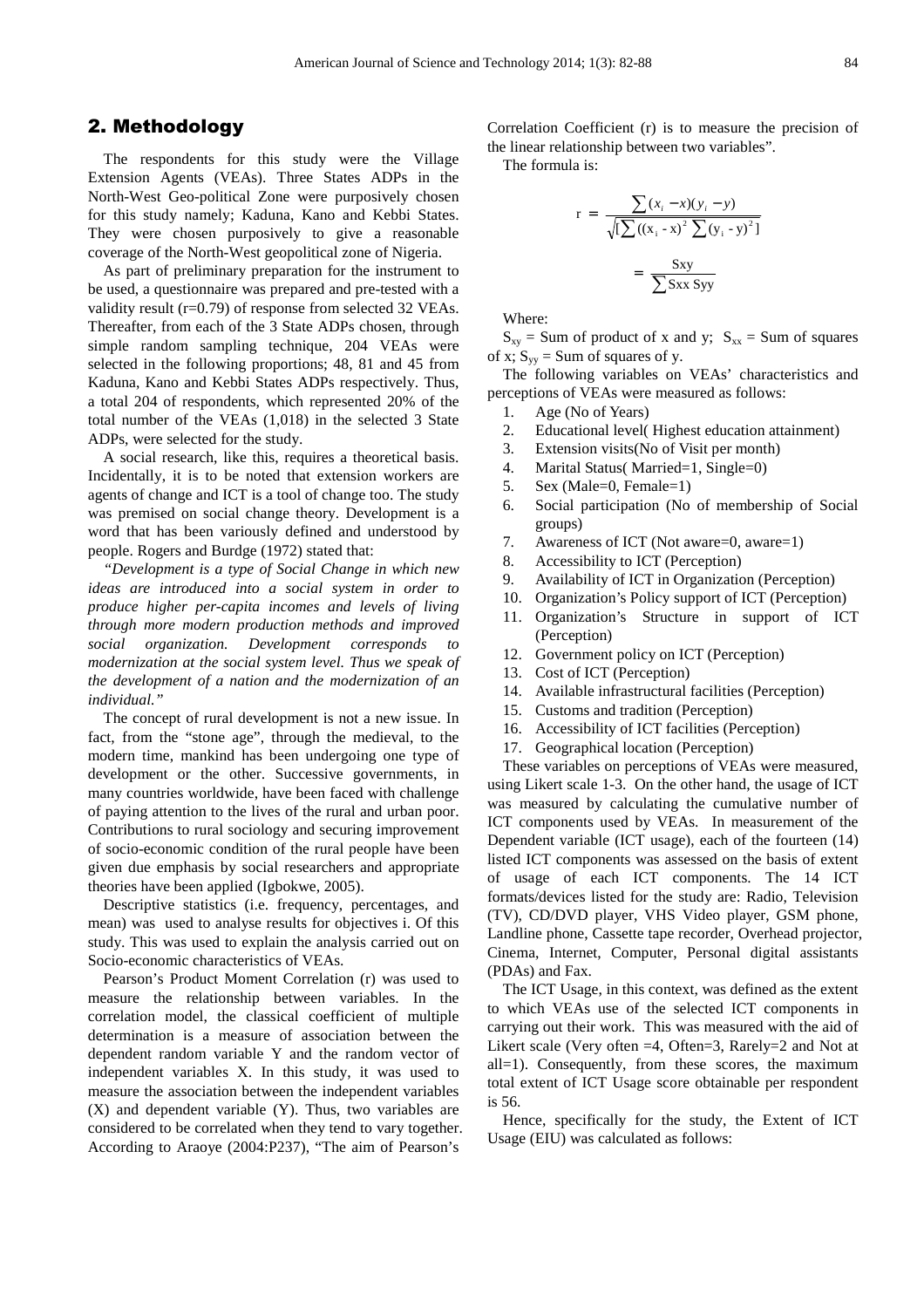$$
EIU = \frac{\text{Total Score of ICT Usage}}{\text{Maximum obtainable score of ICT Usage}} \times 100
$$

The total score for all the 14 selected ICT components was calculated in order to determine the Extent of ICT Usage (Y). In this study, the 5% level of probability was used in evaluating the bivariate relationship among independent and dependent variables.

## 3. Results and Discussion

#### 3.1. Socio-Economic Characteristics of the Village Extension Agents (VEAs)

Majority (80%) of the respondents were between 40 - 49 years old (table 1). An overwhelming number (80%) of the extension agents were males, about 80% were married and 83% were from household size of 10 or less members. Most (44%) of them had HND, followed by those(34%) who had OND – indicating that they are literate and by virtue of their education, could appreciate ICT's relevance and usefulness.

Specific to their working experience, 51% of them had 19 years and above, 12% had 15-18 years working experience – thus indicating they were well experienced in their jobs and this gave them advantage of appreciating ICT's role; majority of VEAs (32%) had extension visits of 1-5 per month which shows that they were actively involved in carrying out their function of making contacts with farmers.

*Table 1. Distribution of respondents based on their socio-economic characteristics (n=204).* 

| Socio-economic characteristics          | <b>Frequency</b> | Percentage | Mean  |  |  |
|-----------------------------------------|------------------|------------|-------|--|--|
| of the respondents                      |                  | (%)        |       |  |  |
| Age (years)                             |                  |            |       |  |  |
| 20-29                                   | 21               | 10.3       |       |  |  |
| 30-39                                   | 40               | 19.6       |       |  |  |
| 40-49                                   | 120              | 58.8       | 40.83 |  |  |
| 50-59                                   | 23               | 11.3       |       |  |  |
| Gender (Sex)                            |                  |            |       |  |  |
| Male                                    | 182              | 80.2       | 1.11  |  |  |
| Female                                  | 22               | 9.7        |       |  |  |
| Household size                          |                  |            |       |  |  |
| $1 - 10$                                | 169              | 82.9       |       |  |  |
| $11-20$                                 | 32               | 15.7       | 6.76  |  |  |
| 21-40                                   | 3                | 1.5        |       |  |  |
| Marital status                          |                  |            |       |  |  |
| Single                                  | 25               | 11.0       |       |  |  |
| Married                                 | 179              | 78.9       | 1.88  |  |  |
| Extension visits (No per mmonth)        |                  |            |       |  |  |
| Extension visits (No per month)         | 65               | 32         |       |  |  |
| $11 - 15$                               | 33               | 16.2       |       |  |  |
| $16 - 20$                               | 45               | 22.1       |       |  |  |
| $21 - 30$                               | 46               | 22.6       | 5.42  |  |  |
| $31 - 45$                               | 12               | 5.9        |       |  |  |
| 46 and above                            | 3                | 1.5        |       |  |  |
| Level of education (highest attainment) |                  |            |       |  |  |
| Primary School                          | $\overline{2}$   | 0.9        |       |  |  |
| Secondary School                        | 19               | 8.4        |       |  |  |
| <b>OND</b>                              | 78               | 34.4       |       |  |  |
| <b>HND</b>                              | 100              | 44.4       |       |  |  |
| B. Sc.                                  | 5                | 2.2        |       |  |  |

On social participation, 38% of the respondents belonged to only 1 group, and on their linguistic competence, majority (63%) spoke 2 languages frequently – thus indicating their high linguistic competence. On their income, most (48%) were in the income range (301,000.00 – 400,999.00). Their income level shows that they were low earners civil servants which may not make them comfortable at work. The awareness level on ICT components of the respondents show that the largest percentage (14%) were aware of all the selected 14 ICT components, thereby giving the impression that their awareness level was generally high. Specific to their Accessibility to ICT, results show that the largest percentage of them (45%) had access to 5-8 ICT components.

*Table 2 continued. Distribution of respondents based on their socioeconomic characteristics (n=204).* 

|                                         | <b>Frequency</b> | Percent<br>age $(\% )$ | Mean    |
|-----------------------------------------|------------------|------------------------|---------|
| Working experience(years)               |                  |                        |         |
| $\leq$ 3                                | 23               | 11.3                   |         |
| $3 - 6$                                 | 15               | 7.4                    |         |
| $7 - 10$                                | 12               | 5.9                    | 4.72    |
| $11 - 14$                               | 12               | 5.9                    |         |
| $15 - 18$                               | 26               | 12.7                   |         |
| 19 and above                            | 116              | 56.8                   |         |
| Social participation (No of groups)     |                  |                        |         |
| $\boldsymbol{0}$                        | 28               | 12.8                   |         |
| $\mathbf{1}$                            | 86               | 42.2                   |         |
| $\overline{2}$                          | 64               | 31.3                   |         |
| 3                                       | 21               | 10.3                   | 1.47    |
| $\overline{4}$                          | $\overline{4}$   | 1.9                    |         |
| 6                                       | $\mathbf{1}$     | 0.5                    |         |
| Income $(\mathbb{N})$ per annum)        |                  |                        |         |
| 1 - 120,999                             | 21               | 10.3                   |         |
| $121,000 - 300,999$                     | 42               | 20.6                   |         |
| $301,000 - 400,999$                     | 62               | 30.4                   |         |
| $401,000 - 500,999$                     | 33               | 16.2                   | 376,400 |
| $501,000 - 600,999$                     | 19               | 9.3                    |         |
| $601,000$ and above                     | 27               | 13.2                   |         |
| Linguistic competence (No of Languages) |                  |                        |         |
| $\mathbf{1}$                            | 5                | 2.5                    |         |
| $\overline{2}$                          | 144              | 70.5                   |         |
| 3                                       | 54               | 25.5                   | 2.25    |
| $\overline{4}$                          | $\mathbf{1}$     | 0.5                    |         |
| Awareness of ICT (No of ICT)            |                  |                        |         |
| $1 - 10$                                | 108              | 52.9                   |         |
| 11                                      | 14               | 6.9                    |         |
| 12                                      | 29               | 14.2                   | 9.62    |
| 13                                      | 24               | 11.8                   |         |
| 14                                      | 29               | 14.2                   |         |
| Accessibility to ICT (No of ICT)        |                  |                        |         |
| $0 - 4$                                 | 44               | 21.6                   |         |
| $5 - 8$                                 | 92               | 45.1                   |         |
| $9 - 12$                                | 60               | 29.4                   | 7.03    |
| 13-14                                   | 8                | 3.9                    |         |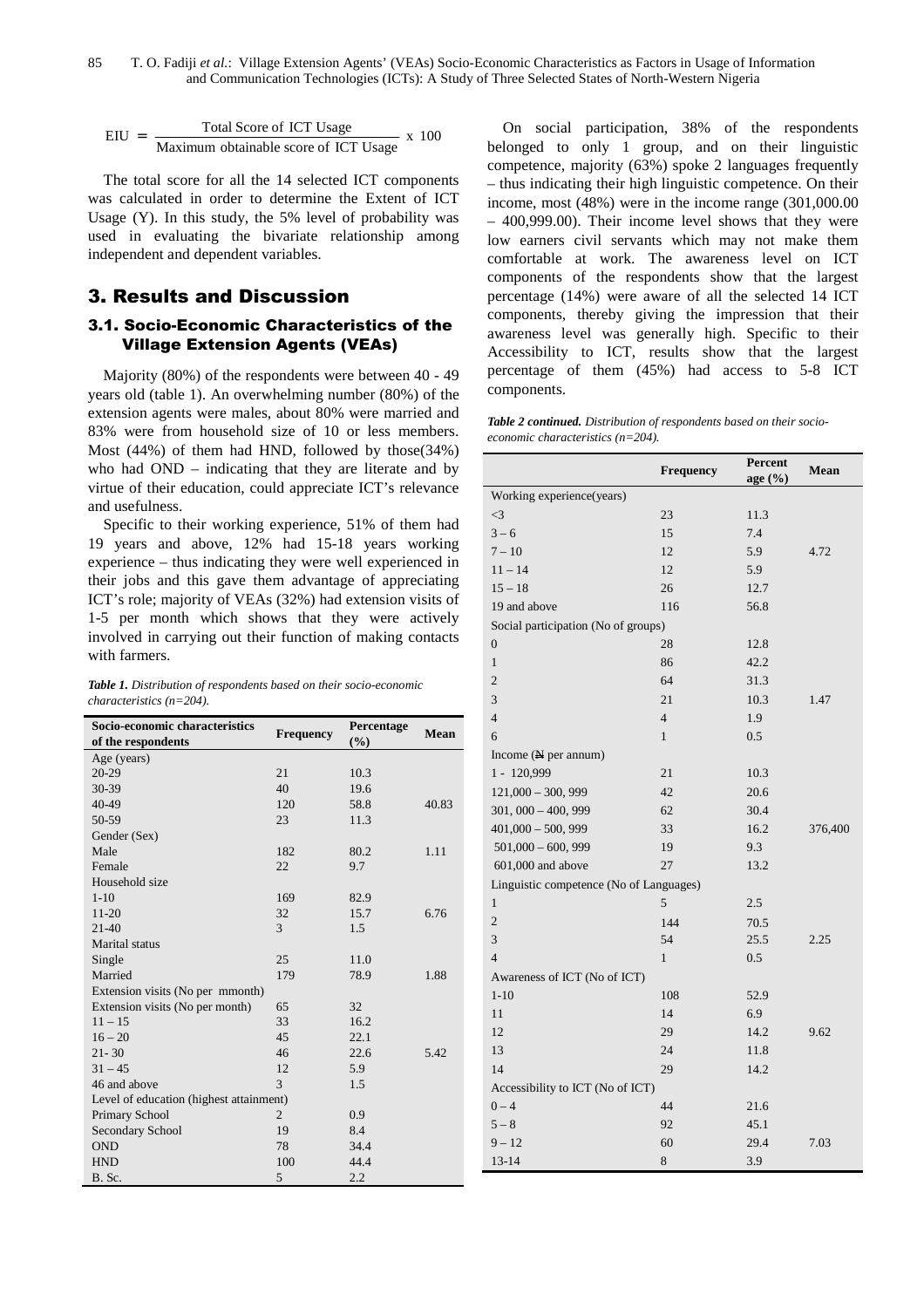#### 3.2. Relationship between the Characteristics of the VEAs and Usage of ICT

The model used for this study posits the existence of a relationship between socio-economic characteristic of the VEAs and Usage of ICT. Pearson Product Moment Coefficient (r) correlation and regression analysis were used to measure this relationship.

#### 3.3. Test of Hypothesis

A null hypothesis was set for this study as follows:

H1: There was no relationship between the VEAs' characteristics and ICT usage.

Results of Pearson correlation (r) as shown in Table 2, was used to explore the association between the VEA's characteristics (X) and ICT Usage (Y), indicate there is positive and significant association. For example, results of correlation co-efficients indicate that significant association exists between; Access to ICT and ICT usage (0.320\*\*), Perceptions on Government Policy and ICT usage (0.157\*) and Perception on Customs/ tradition and ICT usage  $(0.141*)$  - (at P=0.05 and P=0.001 levels) which indicate that they synchronized positively. The only exception was that there was a negative correlation between Sex and ICT usage (-.163\*). Therefore, it was concluded that there exists positive and significant association between the variables and were significantly related to ICT Usage. Thus, the set hypothesis was rejected.

*Table 2. Pearson Correlation Matrix showing the significant relationship between variables.* 

|                   | $\mathbf{X}_1$                               | $\mathbf{X}_2$                                    | $\mathbf{X}_3$                       | $\mathbf{X}_4$                               | $\mathbf{X}_5$                                        | $\mathbf{X}_6$                   | $\mathbf{X}_7$                                  | $\mathbf{X}_8$                   | $\mathbf{X}_9$                       | $\mathbf{X}_{10}$                    | $\mathbf{X}_{11}$          | $X_{12}$                               | $X_{13}$                   | $\mathbf{X}_{\mathbf{14}}$       | $X_{15}$                   | $X_{16}$          | $\mathbf{X}_{17}$              | $X_{18}$       | $\mathbf{X}_{19}$ | $X_{20}$ | $X_{21}$ | Y |
|-------------------|----------------------------------------------|---------------------------------------------------|--------------------------------------|----------------------------------------------|-------------------------------------------------------|----------------------------------|-------------------------------------------------|----------------------------------|--------------------------------------|--------------------------------------|----------------------------|----------------------------------------|----------------------------|----------------------------------|----------------------------|-------------------|--------------------------------|----------------|-------------------|----------|----------|---|
| $\mathbf{X}_1$    | $1\,$                                        |                                                   |                                      |                                              |                                                       |                                  |                                                 |                                  |                                      |                                      |                            |                                        |                            |                                  |                            |                   |                                |                |                   |          |          |   |
| $X_2$             | .428<br>$\pm \pm$                            | $\,1$                                             |                                      |                                              |                                                       |                                  |                                                 |                                  |                                      |                                      |                            |                                        |                            |                                  |                            |                   |                                |                |                   |          |          |   |
| $\mathbf{X}_3$    | $\overline{\phantom{a}}$<br>.067             | .053                                              | $1\,$                                |                                              |                                                       |                                  |                                                 |                                  |                                      |                                      |                            |                                        |                            |                                  |                            |                   |                                |                |                   |          |          |   |
| $\mathbf{X}_4$    | .033                                         | $.188\,$<br>$\pm\pm$                              | .012                                 | $\,1\,$                                      |                                                       |                                  |                                                 |                                  |                                      |                                      |                            |                                        |                            |                                  |                            |                   |                                |                |                   |          |          |   |
| $\mathbf{X}_5$    | .198<br>$\pm\pm$                             | .719                                              | $.128\,$                             | .159<br>$\bar{\mathrm{s}}$                   | $\mathbf{1}$                                          |                                  |                                                 |                                  |                                      |                                      |                            |                                        |                            |                                  |                            |                   |                                |                |                   |          |          |   |
| $\mathbf{X}_6$    | $\sim$<br>.074                               | .170<br>$\,$                                      | .146<br>$\ast$                       | $.048\,$                                     | .016                                                  | $\mathbf{1}$                     |                                                 |                                  |                                      |                                      |                            |                                        |                            |                                  |                            |                   |                                |                |                   |          |          |   |
| $X_7$             | .763<br>$\pm \pm$                            | .379<br>$\pm\pm$                                  | $\overline{\phantom{a}}$<br>.002     | .062                                         | .313<br>$\pm\pi$                                      | .158<br>×                        | $\,1\,$                                         |                                  |                                      |                                      |                            |                                        |                            |                                  |                            |                   |                                |                |                   |          |          |   |
| $\mathbf{X}_8$    | .135                                         | .170<br>$\frac{1}{2}$                             | $\overline{\phantom{a}}$<br>$.120\,$ | .027                                         | $\overline{\phantom{a}}$<br>.146<br>$\frac{1}{2} \xi$ | .013                             | .130                                            | $\mathbf{1}$                     |                                      |                                      |                            |                                        |                            |                                  |                            |                   |                                |                |                   |          |          |   |
| $\mathbf{X}_9$    | .585<br>$\pm\pm$                             | .364<br>$\pm\pm$                                  | $\overline{\phantom{a}}$<br>.007     | $.101\,$                                     | .170<br>$\frac{1}{2}$                                 | .630<br>$\frac{1}{2}$            | $\overline{\phantom{a}}$<br>.630<br>$\Re\, \Re$ | .148<br>$\ast$                   | $\,1\,$                              |                                      |                            |                                        |                            |                                  |                            |                   |                                |                |                   |          |          |   |
| $\mathbf{X}_{10}$ | $\overline{\phantom{a}}$<br>.211<br>$\pm\pm$ | $\overline{\phantom{a}}$<br>.139<br>$\frac{1}{2}$ | .014                                 | $\overline{\phantom{a}}$<br>$.126$           | .148<br>$\dot{M}$                                     | .048                             | .229<br>$\pm\pm$                                | .232<br>$\frac{1}{2}$            | $\overline{\phantom{a}}$<br>$.111\,$ | $\mathbf{1}$                         |                            |                                        |                            |                                  |                            |                   |                                |                |                   |          |          |   |
| $\mathbf{X}_{11}$ | .141<br>$\bar{\mathbf{x}}$                   | .021                                              | $.062\,$                             | $\sim$<br>$.071\,$                           | $\overline{\phantom{a}}$<br>.074                      | $\overline{\phantom{a}}$<br>.127 | .103                                            | $\overline{\phantom{a}}$<br>.030 | $.120$                               | $.068\,$                             | $\mathbf{1}$               |                                        |                            |                                  |                            |                   |                                |                |                   |          |          |   |
| $\mathbf{X}_{12}$ | .037                                         | $\overline{\phantom{a}}$<br>$.018\,$              | $\overline{\phantom{a}}$<br>.096     | $\sim$<br>.069                               | $\overline{\phantom{a}}$<br>$.106$                    | $\overline{\phantom{a}}$<br>.011 | $.048\,$                                        | $\overline{\phantom{a}}$<br>.069 | $.098\,$                             | $\overline{\phantom{a}}$<br>$.004\,$ | .329<br>$\pm$              | $\,1\,$                                |                            |                                  |                            |                   |                                |                |                   |          |          |   |
| $\mathbf{X}_{13}$ | .060                                         | $\sim$<br>.036                                    | .017                                 | $\overline{\phantom{a}}$<br>.035             | .149<br>$\ast$                                        | $\overline{\phantom{a}}$<br>.004 | .039                                            | $.084\,$                         | $.118\,$                             | $\overline{\phantom{a}}$<br>$.009$   | .258<br>$\pm$              | 372*<br>$\eta_{\rm f}$                 | $\,1$                      |                                  |                            |                   |                                |                |                   |          |          |   |
| $\mathbf{X}_{14}$ | $.048\,$                                     | $\overline{\phantom{a}}$<br>.086                  | .004                                 | $.078\,$                                     | $-125$                                                | .078                             | .038                                            | $.02\ 8$                         | .037                                 | $\overline{\phantom{a}}$<br>.076     | .329<br>$\ast$             | $\overline{\phantom{a}}$<br>.381<br>** | .372<br>$\hat{\mathbf{x}}$ | $\,1\,$                          |                            |                   |                                |                |                   |          |          |   |
| $\mathbf{X}_{15}$ | .091                                         | .099                                              | .017                                 | $\overline{\phantom{a}}$<br>.069             | .048                                                  | .015                             | $.056\,$                                        | .021                             | $.032\,$                             | $\sim$<br>.063                       | .304<br>$\pm\pm$           | $\overline{\phantom{a}}$<br>.072       | $.168\,$<br>$\ast$         | .349<br>$\pm \pm$                | $\,1\,$                    |                   |                                |                |                   |          |          |   |
| $\mathbf{X}_{16}$ | $.015\,$                                     | .035                                              | .015                                 | $\bar{\phantom{a}}$<br>.232<br>$\frac{1}{2}$ | $.048\,$                                              | .032                             | .065                                            | .044                             | .016                                 | $.086\,$                             | .404<br>$\pm\pm$           | .329<br>$\pm \pm$                      | .283<br>$\pm \pm$          | .307<br>$\frac{1}{2}$            | .168<br>$\hat{\mathbf{x}}$ | $\mathbf{1}$      |                                |                |                   |          |          |   |
| $\mathbf{X}_{17}$ | .015                                         | .085                                              | $.005$                               | .085                                         | .085                                                  | .019                             | $.070\,$                                        | $.084\,$                         | .184<br>sk.                          | .023                                 | .171<br>$\bar{\mathbf{x}}$ | .154<br>$\approx$                      | .065                       | .190<br>$\bar{\mathbf{x}}$       | .283<br>**                 | .139<br>$\ast$    | $\mathbf{1}$                   |                |                   |          |          |   |
| $\mathbf{X}_{18}$ | .033                                         | .066                                              | .024                                 | $\sim$<br>.260<br>s<br>18 s<br>18            | $\sim$<br>.260<br>$\pm\pm$                            | .092                             | $.061$                                          | .059                             | .006                                 | $.006\,$                             | .678<br>$\pm$              | .314<br>$\pm\pm$                       | .225<br>$\pm \pm$          | .215<br>$\bar{\mathbf{x}}$       | .065                       | .673<br>$\pm \pm$ | $.105\,$<br>$\hat{\mathbf{x}}$ | $\,1$          |                   |          |          |   |
| $\mathbf{X}_{19}$ | .048                                         | .028                                              | .021                                 | .002                                         | $.002\,$                                              | $\overline{\phantom{a}}$<br>.116 | .084                                            | .015                             | .005                                 | $.048\,$                             | .075                       | .201<br>$\pm \pm$                      | $.132\,$                   | $\overline{\phantom{a}}$<br>.025 | .225<br>s:                 | $.105$            | .213<br>$\pm\pm$               | .162<br>$\ast$ | $\,1\,$           |          |          |   |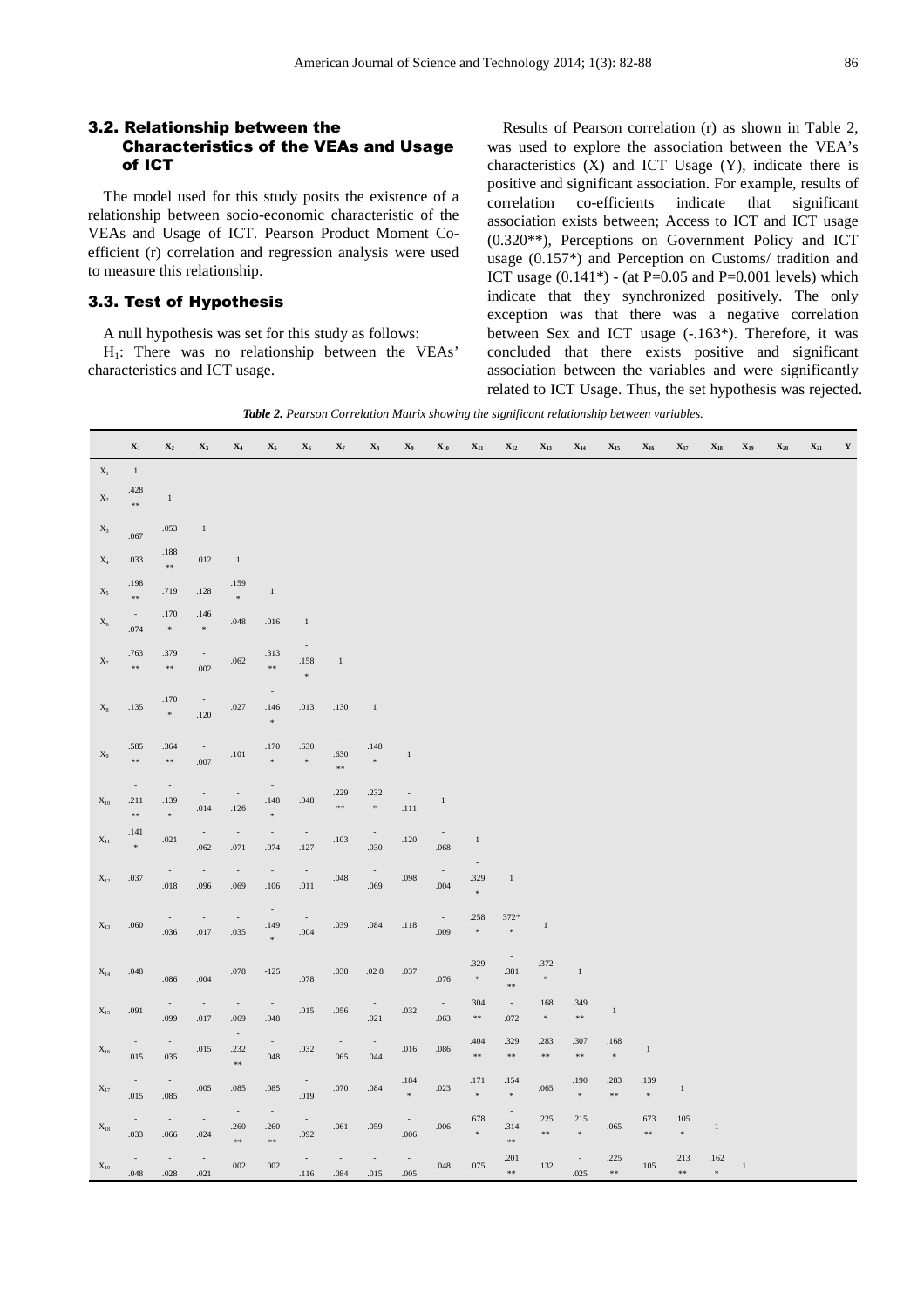87 T. O. Fadiji *et al.*: Village Extension Agents' (VEAs) Socio-Economic Characteristics as Factors in Usage of Information and Communication Technologies (ICTs): A Study of Three Selected States of North-Western Nigeria

|          |      |      |      | $X_1 \qquad X_2 \qquad X_3 \qquad X_4 \qquad X_5 \qquad X_6 \qquad X_7 \qquad X_8 \qquad X_9 \qquad X_{10} \qquad X_{11} \qquad X_{12} \qquad X_{13} \qquad X_{14} \qquad X_{15} \qquad X_{16} \qquad X_{17} \qquad X_{18} \qquad X_{19} \qquad X_{20} \qquad X_{21}$ |  |  |  |  |  |  |  |  | $\mathbf{Y}$ |
|----------|------|------|------|-----------------------------------------------------------------------------------------------------------------------------------------------------------------------------------------------------------------------------------------------------------------------|--|--|--|--|--|--|--|--|--------------|
| $X_{20}$ | .201 |      |      | . 19 . 032 . 169 . 150 . 189 . 210 . 165 . 169 . 150 . 165 . 150 . 165 . 169 . 169 . 169 . 169 . 169 . 169 . 169 . 169 . 169 . 169 . 169 . 169 . 169 . 169 . 169 . 169 . 169 . 169 . 169 . 169 . 169 . 169 . 169 . 169 . 169                                          |  |  |  |  |  |  |  |  |              |
| $X_{21}$ | .180 |      |      |                                                                                                                                                                                                                                                                       |  |  |  |  |  |  |  |  |              |
| Y        | .089 | .054 | .041 |                                                                                                                                                                                                                                                                       |  |  |  |  |  |  |  |  | $\sim$ 1     |

\*\*= Correlation is significant at P=0.01 level (2-tailed); \*= Correlation is significant at P=0.05 level (2 tailed).

 $X_1 = \text{Age (in years)}$ ;  $X_2 = \text{Household size (in number)}$ ;  $X_3 = \text{Extension visits (in number per year)}$ ;  $X_4 = \text{Level of Education (Higher Qualification)}$ ;  $X_5 = \text{False (in number)}$ Income (in N /k);  $X_6$  = Linguistic competence (No of languages);  $X_7$  = Working experience (in years);  $X_8$  = Social participation (in number of groups);  $X_9$ = Marital status (Married, Single);  $X_{10}$ = Sex (Male or female);  $X_{11}$  = Availability of ICT by Organization (perception);  $X_{12}$ = Organization's Policy support of ICT(perception);  $X_{13}$ = Organization's Structure in support of ICT(perception);  $X_{14}$ = Government Policy on ICT(perception);  $X_{15}$ = Cost of ICT(perception);  $X_{16}$  = Available infrastructural facilities on ICT(perception);  $X_{17}$  = Customs and tradition(perception);  $X_{18}$  = Accessibility of ICT facilities(perception);  $X_{19}$  = Geographical location (Perception);  $X_{20}$  = Awareness of ICT;  $X_{21}$  = Access to ICT components

#### Recommendations

Based on the findings of this study, we recommend the following:

- 1. Emphasis should be placed by the VEAs employers in improving the awareness and literacy of VEAs on ICTs. If this is done, the VEAs orientation toward ICT usage would be enhanced considerably.
- 2. Efforts should be made toward sustaining the VEAs' socio-economic status, particularly on income, accessibility to ICT and their perception.
- 3. In view of the findings indication significant and positive relationship between the identified independent variables and dependent variable, it is safe to assert that VEAs' characteristics and perceptions be improved upon in order to increase their usage of ICT generally.

#### References

- [1] Adekoya, A. E., Ahmed-Akinola, A. A. and A. A. Fashola. (2002). *African J. Livestock Ext*., Vol. 1:21-27.
- [2] Adesope, O. M. and E. Matthews-Njoku (2005). Perceived Effect of Information Technology on Agricultural Research among Agriculturists in Nigerian Tertiary Institutions. Proceedings of Agricultural Extension Society of Nigeria – 10<sup>th</sup> Annual Conference, 10:96-101.
- [3] Agbamu, J. U. (2005). Problems and prospects of agricultural extension service in developing countries. *In*: Adedoyin, S. F. (Ed). *Agricultural Extension in Nigeria:* Agricultural Extension Society of Nigeria (AESON), Ilorin, Nigeria, pp159 – 169.
- [4] Allan, C. J., Anner, E. Beek and J. V. Beveren (2003). A framework for adoption of ICT and security technologies by SMES.A paper presentation small enterprise Association of Australia and new Zealand 16<sup>th</sup> Annual conference, Ballarat, Lew 28 September 1-october, 2003.
- [5] Arokoyo, T. (2003). ICTs in the transformation of agricultural extension: The case of Nigeria. A paper presented at the 6<sup>th</sup> Consultative Expert Meeting of CTA's Observatory on ICTs: ICTs – Transforming Agricultural

Extension? Held at WICC/CTA, Wageningen, 23 – 25 September, 2003, 20pp.

- [6] Arokoyo, T. (2007). ICTs in the Transformation of Agricultural Extension: The Case of Nigeria. Accessed online at: http://www.cta.int/fr/content/download/341/1734/version/2/
- [7] Barraket, J and J. Scott. (2003). Virtual Equality Equity and the use of Information Technology in Higher Education. *Australia Academic Research Libraries. (AARL),* No 32.
- [8] Benor, D. and M. Baxter (1984). Training and Visit Extension. A World Bank Publication, Washington, D. C., U. S. A., 138p.
- [9] CTA (Centre for Agricultural and Rural Cooperation)( 2003). ICTs – Transforming Agricultural Extension? An ediscussion held 20<sup>th</sup> August, - 29<sup>th</sup> Sept. 2003 Edition.
- [10] Contreras, E. (1980). Brazil and Guatemala: Communications, Rural Modernity and Structural Constraints. In: McAnany, E. G. (Ed.): Communications in the Rural Third World. Preager Publishers, U.S.A., pp.72- 78.
- [11] Free Online Encyclopedia (2010). Perception. Accessed online in September, 2010. Available at: www.freeonlinencyclopedia.org/ .
- [12] Idachaba, F. S. (2007). Good Intentions Are Not Enough: Agricultural Research, Uncertainty and Diversification (Volume 3). University Press Plc, Ibadan, Nigeria, 292p.
- [13] Igbokwe, E. M. (2005). Concepts in rural and agricultural sociology. *In*: Adedoyin, S. F. (Ed.): *Agricultural Extension in Nigeria:* Agricultural Extension Society of Nigeria(AESON), Ilorin, Nigeria, pp91-100.
- [14] Leeuwis, C. and A. W. van den Ban.(2004). Communication for Rural Innovation: Rethinking Agricultural Extension (Third Edition). Blackwell Publishing Ltd., United Kingdom, pp.412.
- [15] Rashid, M. A. and A. N. Al-Qirim (2001). E.- commerce technology adoption. Framework by New Zealand Small to Medium Enterprises. *Research Letters Information Mathematical Science*, 2(1):63-70.